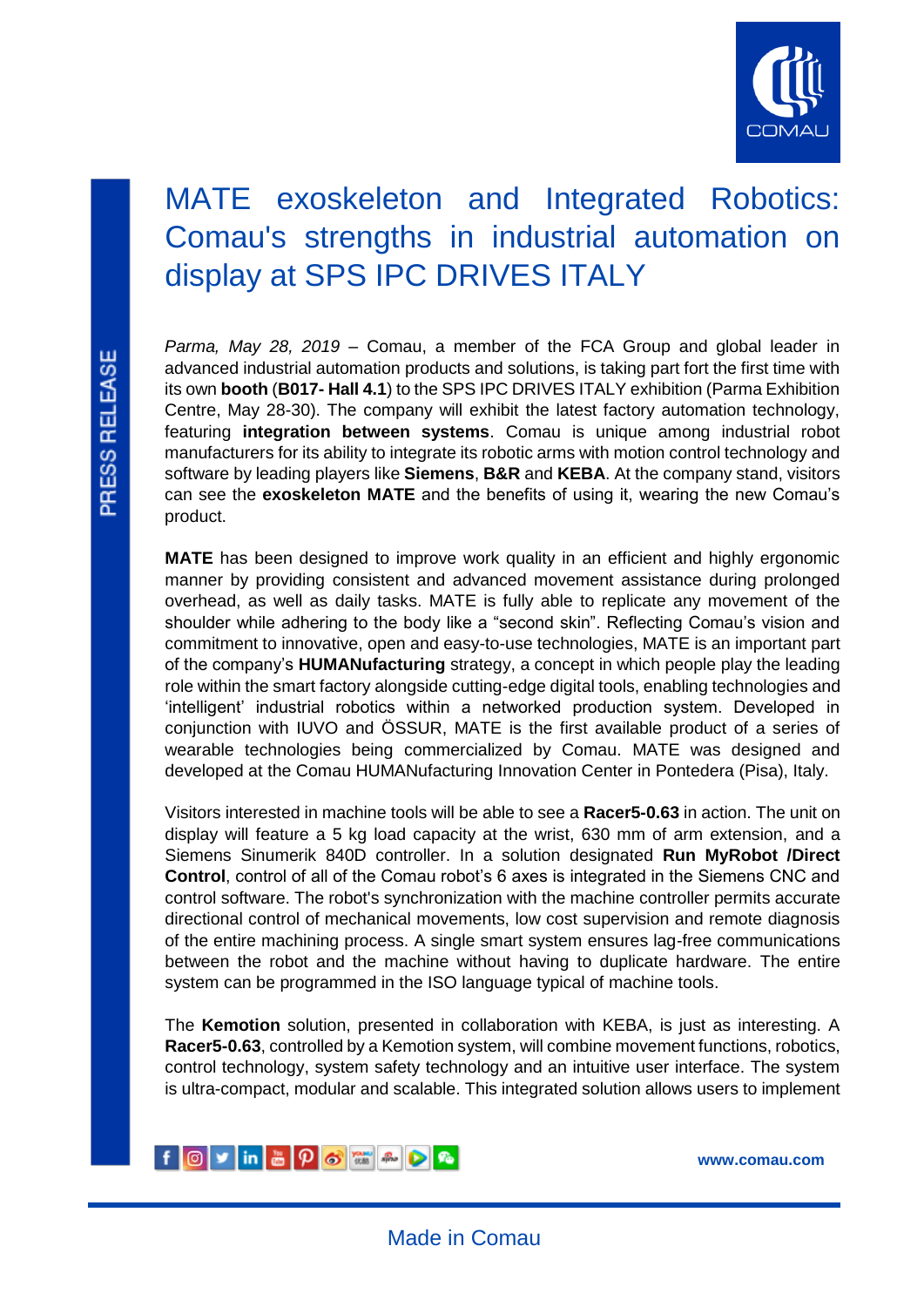

automation on a single hardware and software platform, ensuring faster entry into service, superior performance and greater efficiency.

Comau's integrated robotics offering at the event will be completed by the **OpenROBOTICS** solution, developed in conjunction with B&R. B&R electronics are already incorporated in the C5G Plus controller of Comau's robot and will help Comau take another step forward in the integration of robotic arm and machine. Thanks to mapp technology, B&R is able to control numerous Comau models in native mode, directly from within the machine's programming environment, contributing to a more intuitive operator interface. Perfect robot integration in programming environments and real-time communication between robot and machine PLC guarantee the synchronization of all moving parts – and consequently, greater flexibility and precision in production – and lead to significant savings in space and development times.

The **Agile1500 Automated Guided Vehicle** (AGV) will be on display at Comau's stand and at the stand of Comau's partner, **Kollmorgen** (Stand F022, Hall 3). In keeping with its motto, "Fast Forward to the Future", Kollmorgen will be demonstrating an Agile1500 interfaced with a collaborative robot. The Agile1500, developed by Comau and equipped with Kollmorgen's CVC 6000 Compact Vehicle Controller, is an autonomous AGV that can carry loads of up to 1500 kg and boasts a best-in-category size/capacity ratio. It can move safely at speeds up to 1.7 m/s and features an end rotation function that is extremely useful for maneuvering in confined spaces.

Davide Pagliarulo, Comau Robotics and Automation Products EMEA Sales Manager, will lead a workshop entitled **"Open Arms Solution: Comau's Approach to Integrated Robotics"** at the **Robotics Arena in Hall 4.1 on Tuesday, May 28, from 11 a.m. to 12 p.m**. SPS Italy also offers students and teachers a chance to visit the show, meet exhibitors and take part in teach-ins by leading companies in the field of industrial automation. As part of these arrangements, Comau will be pleased to welcome classes interested in learning more about **e.DO™**, the Comau robot dedicated to education, at **stand A034 in Hall 7**. Finally, Comau will hold a workshop on the **"Comau Academy and e.DO Experience"**, animated by its own Learning Factory team at the Competence Academy Arena on **Tuesday, May 28 from 12 p.m. to 13 p.m**.



**[www.comau.com](http://www.comau.com/EN)**

ľ